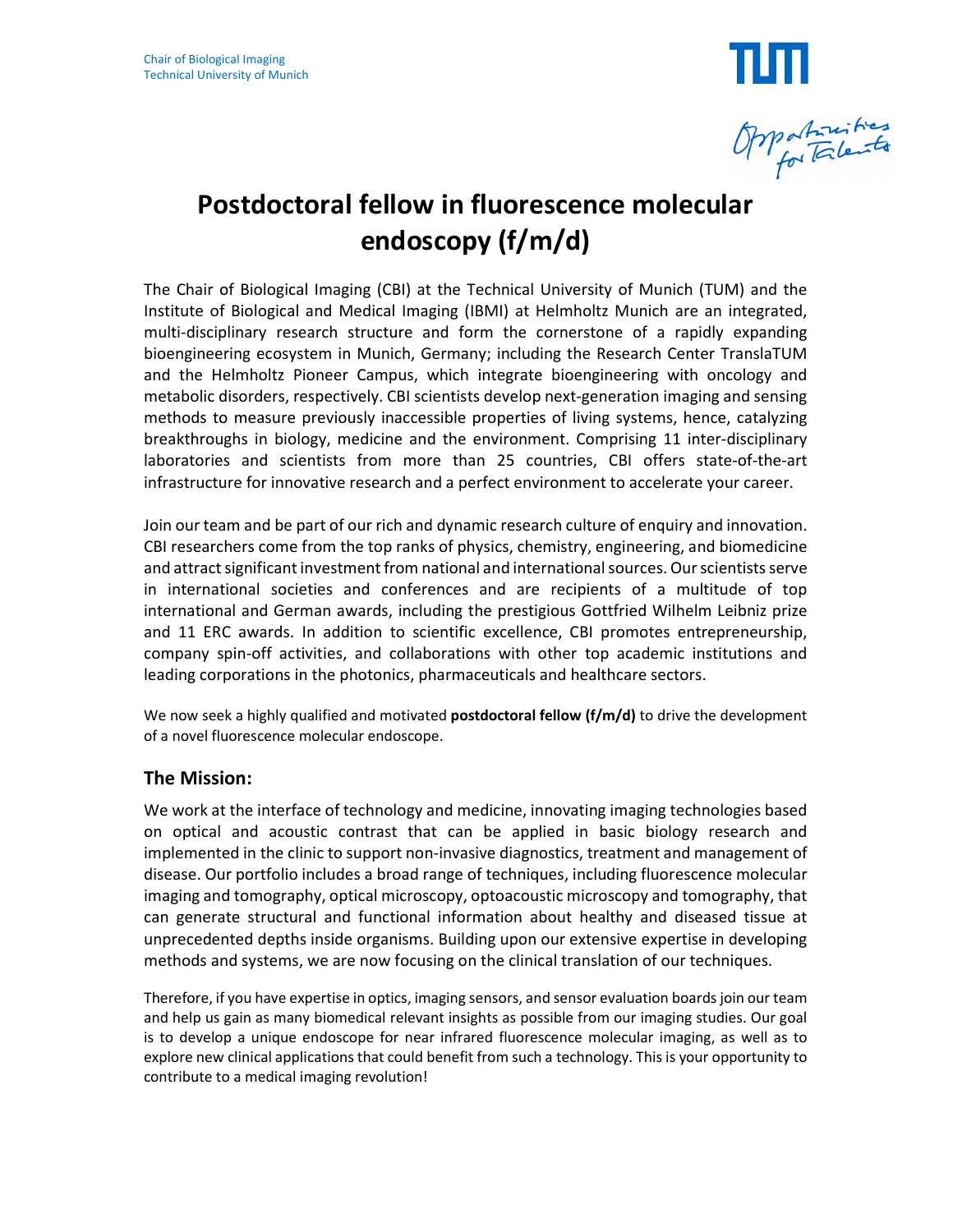

#### **Your profile:**

The successful applicant must have the following:

- An Ph.D. in Engineering, Physics, Optics or related discipline.
- Excellent track record of research achievement and publications in top-ranked journals.
- Strong motivation, scientific curiosity, and commitment to scientific excellence.
- Experience with miniaturized sensors, hardware control, and programming.
- Expertise in electronics, imaging, and embedded systems.
- Programming skills in  $C++/$  Labview are an advantage.
- Excellent writing skills and motivation to publish.
- Team player skills and enthusiasm to work in a multi-disciplinary, collaborative environment.
- Excellent command of the English language.

## **Our offer:**

At CBI, we strongly believe in scientific excellence and innovation. This is your opportunity to be part of and to advance your career in a world-leading research institute, where bioengineering principles meet today's challenges in biology, medicine and environmental health to develop the solutions of tomorrow. CBI provides a highly international, multi-disciplinary environment offering excellent opportunities for professional growth and everything you need to achieve outstanding research findings leading to high-impact publications. We support career development, continuing education and teaching and training opportunities.

Situated on the foothills of the Alps, Munich is consistently ranked as one of the most vibrant and enjoyable cities in the world, with an exceptionally quality of life. Greater Munich is also home to several world-class universities and research institutes, creating a truly inspiring intellectual atmosphere.

The successful applicant will initially have a 2-year contract, with the possibility of extension. Salary will commensurate with work experience and seniority  $(TV - L E13)$ . As an equal opportunity and affirmative action employer, TUM explicitly encourages applications from women as well as from all others who would bring additional diversity dimensions to the university's research and teaching strategies. Qualified applicants with physical disabilities will be given preference.

## **Your application:**

We are looking forward to receiving your comprehensive application including your letter of motivation, CV and academic transcripts of records preferably in English and in a single PDF file, via email to cbi.recruitment@tum.de. Please indicate "Postdoc in fluorescence molecular endoscopy" in the subject line.